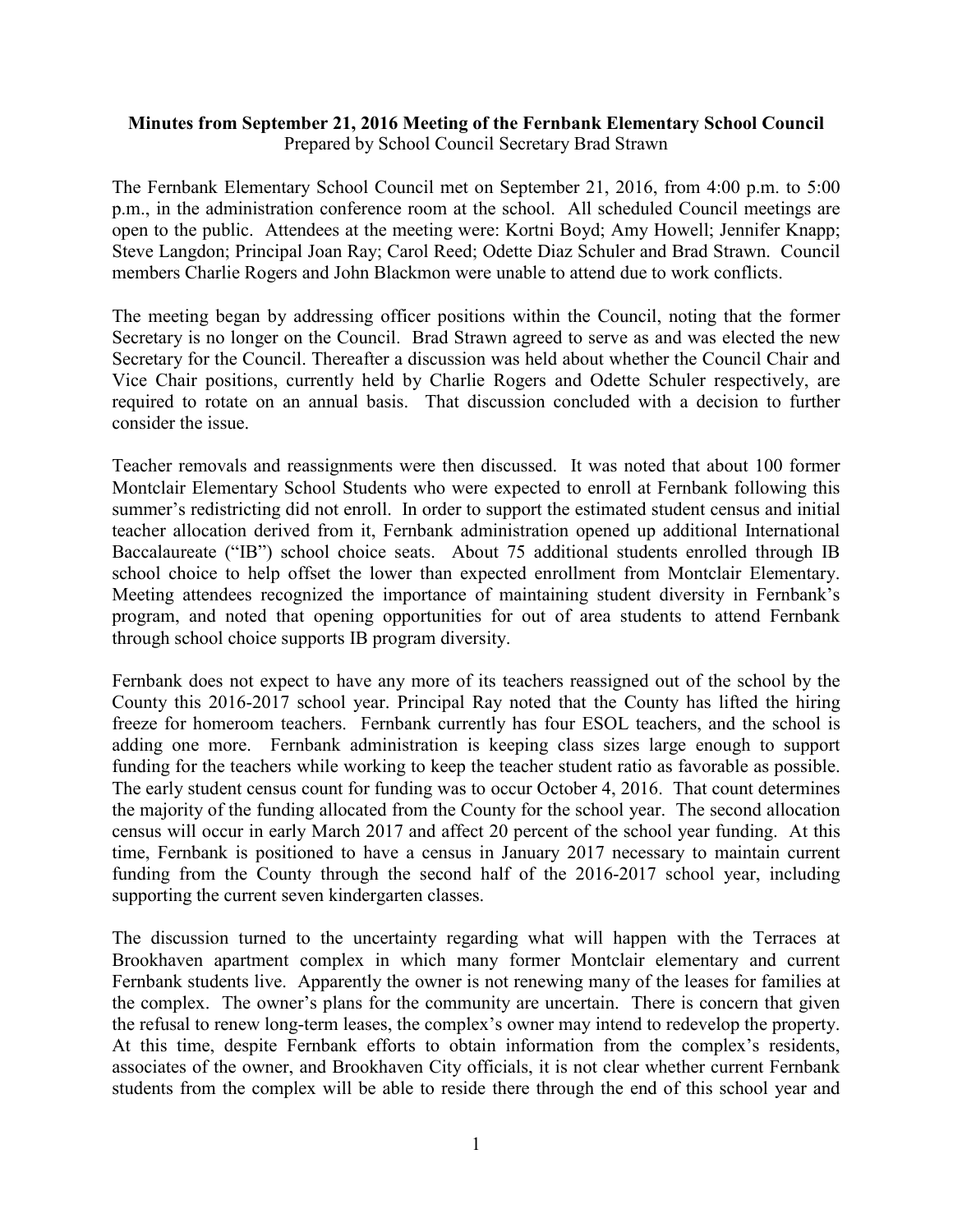into the next school year. Council meeting attendees expressed their desire to keep all current students through this school year and into next year without having the students displaced to other residences and required to attend another school. If the complex is going to be redeveloped, attendees agreed that communications with the County Board of Education should occur to explore allowing displaced students to continue to attend Fernbank. Further, a dialogue with the owner should occur to try to convince the owner not to displace families prior to the end of the school year. Meeting attendees agreed to try to obtain additional information regarding the intentions of the apartment complex's owner. It was noted that Dan Drake and Joshua Williams from the County were reaching out to County Commissioners and Board Member Marshal Orson was reaching out to City of Brookhaven officials to try to obtain additional information. Brad Strawn will reach out to a commercial real estate attorney he knows who may be able to gain some insight into the developer's intentions.

The next issue discussed was whether the School Council will take a position on Emory University's possible annexation into the City of Atlanta. All attendees agreed that the Council should not and will not take a formal position on the possible annexation, and noted the Council's and PTA's history of not taking formal positions on possible annexations.

The Council also discussed whether to take a position on Opportunity School District Amendment 1 to the State Constitution on the November 8, 2016 election ballot. All attendees agreed that the Council would not take a formal position on the so-called School Take Over Amendment (the Amendment was defeated in the election).

On the topic of obtaining bi-lingual translation and communication resources, Principal Ray advised that Lupe McMurray is an English and Spanish bi-lingual professional who is present at the school on Tuesdays and available throughout the week, both often at school and remotely, to assist with translating conversations and school related documents. She also assists other schools, and her compensation is funded by the County. She has been a tremendous asset for Fernbank. Further, Principal Ray announced the addition of Anne Ferreira to the school's faculty effective September 26, 2016. Ms. Ferreira is fluent in English and Spanish, and will serve as a paraprofessional, assist with special education, and can assist in translation. She is a full-time employee of Fernbank, and she has two daughters at the school as well.

Related to efforts to facilitate bi-lingual communication and further inclusion of school parents who are primary Spanish speakers, attendees discussed the fact that many community members communicate through text messages instead of email. Amy Gallagher led an effort to explore having Fernbank use either "What's App" or "Remind." Both are text message applications that help facilitate broad communication. Fernbank decided to use "Remind" as another communication channel, and it will be heavily used by the school's PTA to communicate with the parent community. In a further effort for cultural inclusion, it was noted that Spotify was recently downloaded and used to play Hispanic music during certain periods of the school day, such as during lunch. An entire month of Hispanic community themed activities are planned.

Attendees discussed the expiration of the school's one-year warranty on my aspects of the building's construction and infrastructure. Principal Ray noted that contractor R.K. Redding has been cooperative on working through a punch list of items. The 11-month warranty walk was to